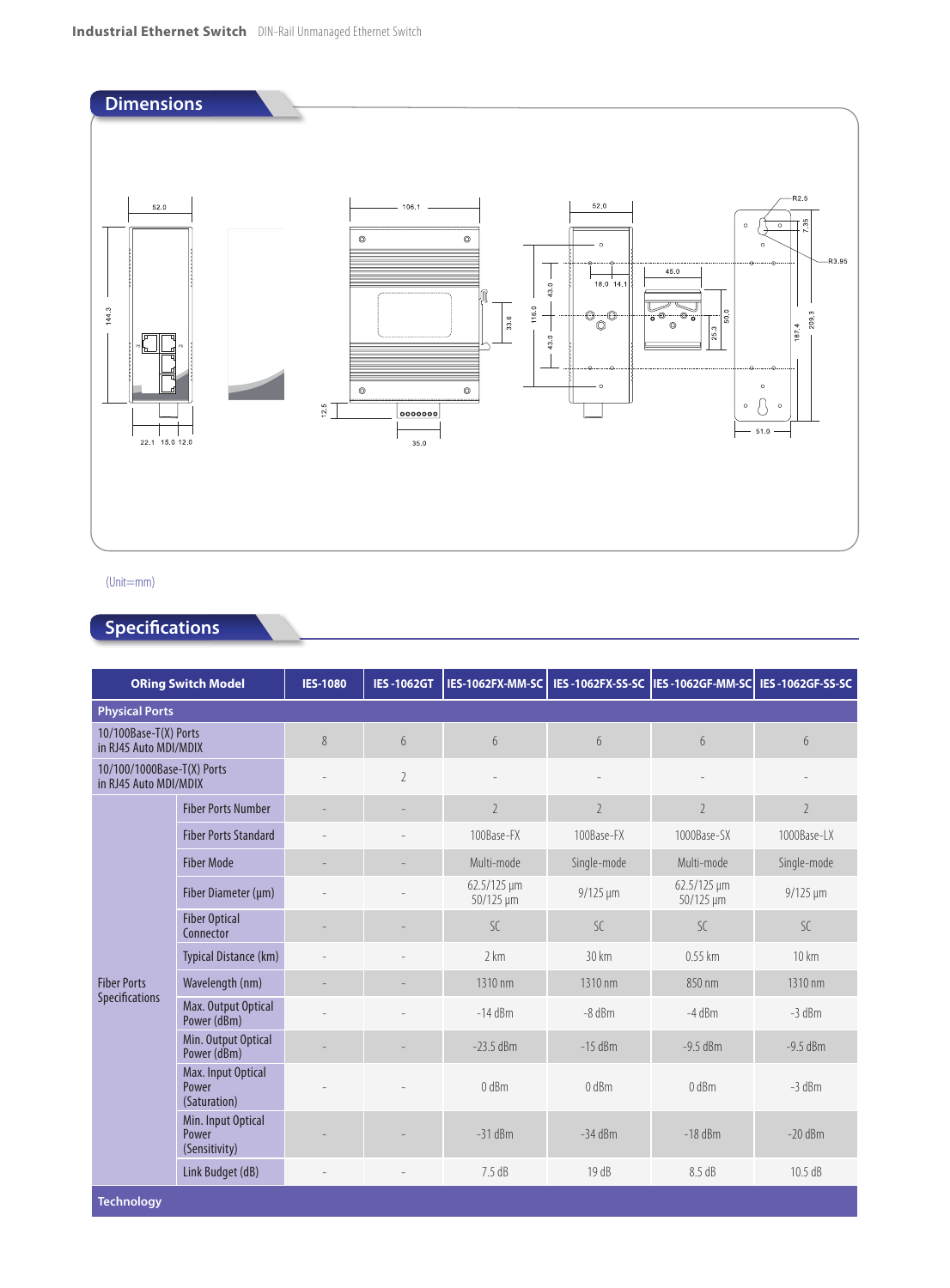| <b>Ethernet Standards</b>                             | IEEE 802.3 for 10Base-T<br>IEEE 802.3u for 100Base-TX and 100Base-FX<br>IEEE 802.3ab for 1000Base-T<br>IEEE 802.3z for 1000Base-X<br>IEEE 802.3x for Flow control |         |         |         |         |         |  |
|-------------------------------------------------------|-------------------------------------------------------------------------------------------------------------------------------------------------------------------|---------|---------|---------|---------|---------|--|
| <b>MAC Table</b>                                      | 8192 MAC addresses                                                                                                                                                |         |         |         |         |         |  |
| Processing                                            | Store-and-Forward                                                                                                                                                 |         |         |         |         |         |  |
| <b>LED Indicators</b>                                 |                                                                                                                                                                   |         |         |         |         |         |  |
| <b>Power Indicator</b>                                | Green: Power I FD x 3                                                                                                                                             |         |         |         |         |         |  |
| <b>Fault Indicator</b>                                | Amber: Indicates PWR1 or PWR2 failure occurred                                                                                                                    |         |         |         |         |         |  |
| 10/100Base-FX RJ45 Port Indicator                     | Green for port Link/Act. Amber for Duplex/Collision                                                                                                               |         |         |         |         |         |  |
| 10/100/1000Base-T(X) /<br><b>Fiber Port Indicator</b> | Green for port Link/Act. Amber for Link                                                                                                                           |         |         |         |         |         |  |
| <b>Fault contact</b>                                  |                                                                                                                                                                   |         |         |         |         |         |  |
| Relay                                                 | Relay output to carry capacity of 1A at 24VDC                                                                                                                     |         |         |         |         |         |  |
| <b>Power</b>                                          |                                                                                                                                                                   |         |         |         |         |         |  |
| <b>Redundant Input Power</b>                          | Triple DC inputs. 12~48VDC on 7-pin terminal block, 12~45VDC on power jack                                                                                        |         |         |         |         |         |  |
| Power Consumption (Typ.)                              | 4 Watts                                                                                                                                                           | 7 Watts | 8 Watts | 8 Watts | 6 Watts | 6 Watts |  |
| <b>Overload Current Protection</b>                    | Present                                                                                                                                                           |         |         |         |         |         |  |
| <b>Reverse Polarity Protection</b>                    | Present on terminal block                                                                                                                                         |         |         |         |         |         |  |
| <b>Physical Characteristics</b>                       |                                                                                                                                                                   |         |         |         |         |         |  |
| Enclosure                                             | $IP-30$                                                                                                                                                           |         |         |         |         |         |  |
| Dimensions (W x D x H)                                | 52(W) x 106.1(D) x 144.3(H) mm (2.05x4.18x5.68 inch.)                                                                                                             |         |         |         |         |         |  |
| Weight (g)                                            | 666 g                                                                                                                                                             | 677g    | 680 g   | 680 g   | 685 g   | 685 g   |  |
| <b>Environmental</b>                                  |                                                                                                                                                                   |         |         |         |         |         |  |
| <b>Storage Temperature</b>                            | -40 to 85°C (-40 to 185°F)                                                                                                                                        |         |         |         |         |         |  |
| <b>Operating Temperature</b>                          | -40 to 70°C (-40 to 158°F)                                                                                                                                        |         |         |         |         |         |  |
| <b>Operating Humidity</b>                             | 5% to 95% Non-condensing                                                                                                                                          |         |         |         |         |         |  |
| <b>Regulatory Approvals</b>                           |                                                                                                                                                                   |         |         |         |         |         |  |
| EMI                                                   | FCC Part 15, CISPR (EN55022) class A                                                                                                                              |         |         |         |         |         |  |
| EMS                                                   | EN61000-4-2 (ESD), EN61000-4-3 (RS), EN61000-4-4 (EFT), EN61000-4-5 (Surge), EN61000-4-6 (CS), EN61000-4-8, EN61000-4-11                                          |         |         |         |         |         |  |
| Shock                                                 | IEC60068-2-27                                                                                                                                                     |         |         |         |         |         |  |
| <b>Free Fall</b>                                      | IEC60068-2-32                                                                                                                                                     |         |         |         |         |         |  |
| Vibration                                             | IEC60068-2-6                                                                                                                                                      |         |         |         |         |         |  |
| Safety                                                | EN60950-1, UL508(E331061)                                                                                                                                         |         |         |         |         |         |  |
| MTBF (Hours)<br>(MIL-HDBK-217F2, GB, GC, 25°C)        | 431,222                                                                                                                                                           | 368,351 | 354,989 | 354,989 | 370,965 | 370,965 |  |
| Warranty                                              | 5 years                                                                                                                                                           |         |         |         |         |         |  |